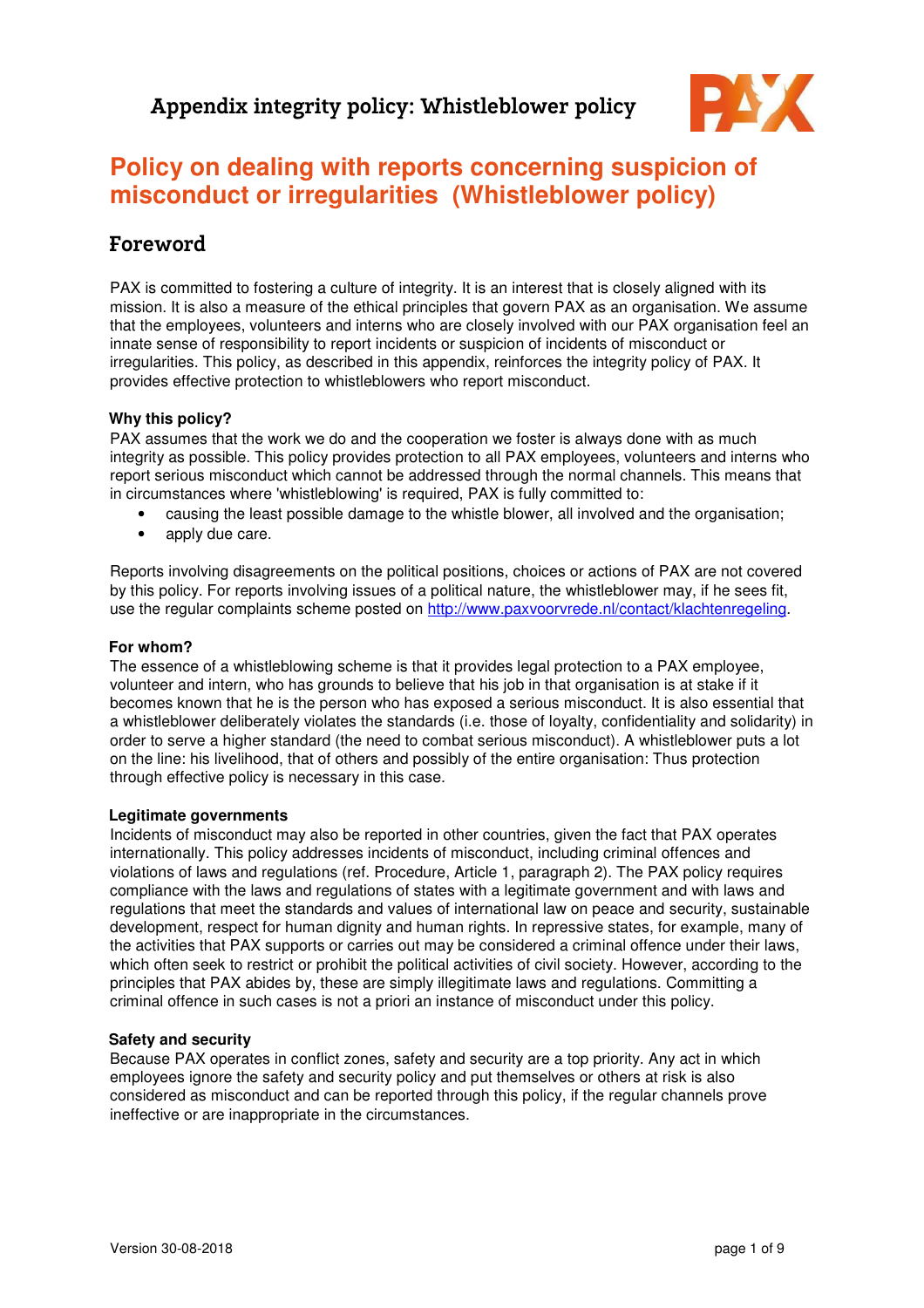

### Procedure

### **ARTICLE 1. DEFINITIONS**

- 1.
	- a. **employee**: any person who carries out or has carried out work for PAX under an employment contract governed by civil law or a public appointment and/or any volunteer and intern who carries out or has carried out work for PAX under an internship or volunteer contract;
	- b. **employer**: **PAX**, which has work carried out or has previously had work carried out under an employment contract governed by civil law and/or has work carried out or has previously had work carried out under an internship or volunteer contract;
	- c. **suspicion of misconduct**: suspicion by an employee that there is an instance of misconduct within the organisation in which he works or has worked or at another organisation if he comes into contact with that organisation due to his activities, to the extent that:

1st. the suspicion is based on reasonable grounds arising from the knowledge acquired by the employee in working for his employer or from the knowledge acquired by the employee through work at another company or organisation, and 2nd. the public interest is at stake in the case of:

- i. (potential) violation of a statutory provision, including a (potential) criminal offence;
- ii. (potential) risk to public health;
- iii. (potential) risk to public safety;
- iv. (potential) damage to the environment;
- v. (potential) risk to the proper functioning of the organisation as a result of an improper act or negligence;
- vi. (potential) breach of rules other than a statutory provision;
- vii. (potential) squandering of government funds;
- viii. (potential) deliberate withholding, destruction or manipulation of information about the facts referred to in under (i) to (vii) above;
- d. **suspicion of irregularities**: suspicion based on reasonable grounds about a deficiency or injustice of a general, operational or financial nature, which occurs under the responsibility of the organisation and which is of such serious nature that it does not fall under the standard operating procedures and exceeds the responsibility of the immediate manager;
- e. **integrity officer**: a person who has a duty of confidentiality by virtue of his position and who is consulted by an employee in confidence about a suspected instance of misconduct:
- f. **confidential counsellor**: the person appointed to act as confidential counsellor for the employer's organisation;

#### **Confidential Counselor**

- See intranet for name and telephone number
- (2016: 06 432 392 93 Ingeborg Lagewaard of Arbodienst Perspectief)
- g. **Advice Centre for Whistleblowers**: the Advice Centre established by the Temporary Decree on the Advice and Referral Centre for Whistleblowers Committee (see Bulletin of Acts, Orders and Decree 2011, No. 427 and Bulletin of Acts, Orders and Decree 2015, No. 202);

#### **House for Whistleblowers**

- Employees can contact the House for Whistle blowers for free counsel and coordination: https://huisvoorklokkenluiders.nl/
- Tel: 088 − 371 30 30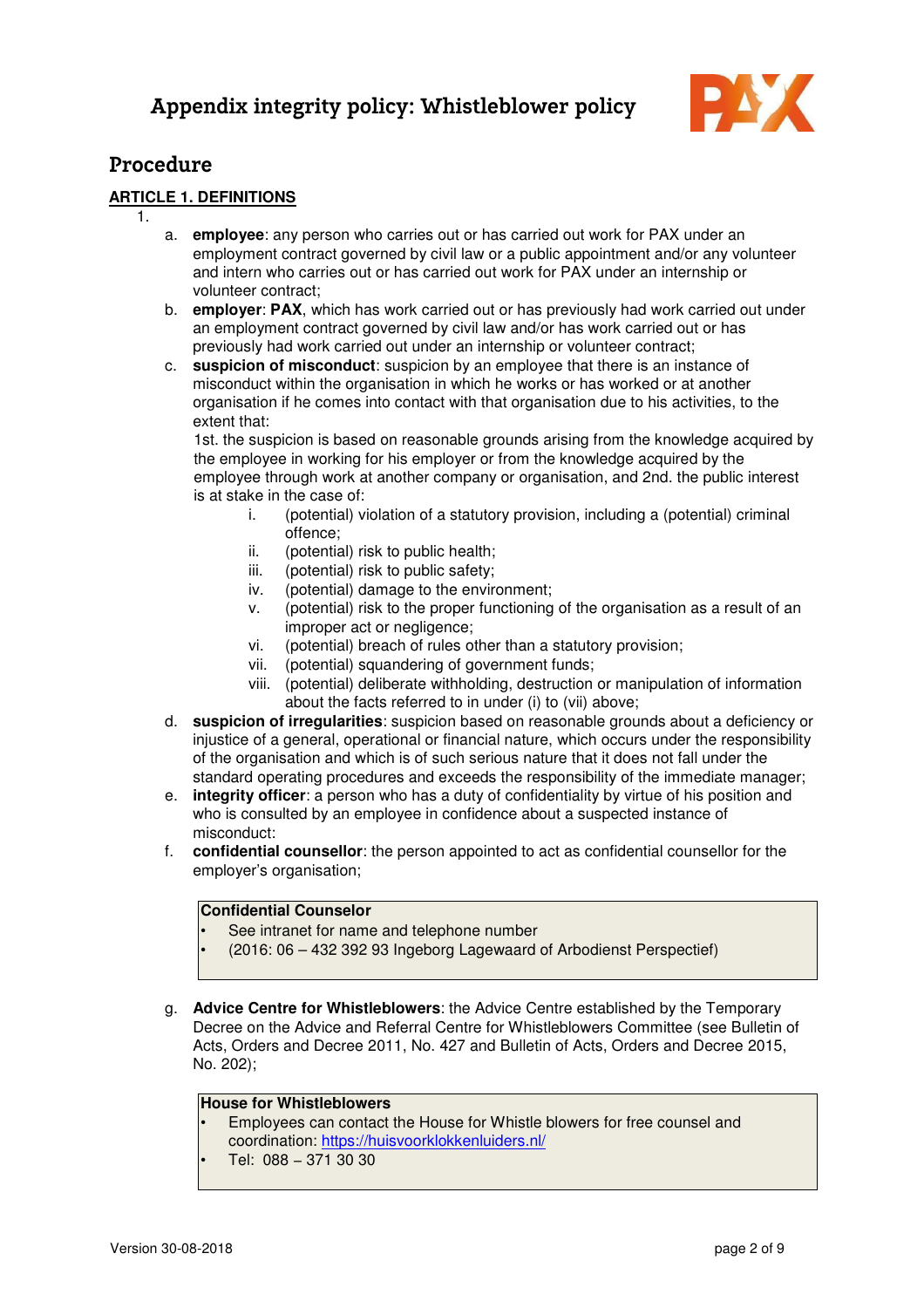

- h. **report**: a report concerning suspicion of misconduct or irregularities pursuant to this policy;
- i. **whistleblower**: the employee who has reported s suspected instance of misconduct or irregularities pursuant to this policy;
- j. **head executive**: the body or person responsible for the daily management of the employer's organisation, i.e. the general manager of PAX;
- k. **internal supervisory body**: the body within the employer's organisation responsible for the internal supervision of the head executive, i.e. the Supervisory Board;
- l. **competent authority**: the internal supervisory body, i.e. the Supervisory Board;
- m. **contact person**: the person who, in consultation with and after receiving the report from the whistleblower, is appointed as contact person by the head executive to prevent unfair treatment;
- n. **investigators:** the persons appointed by the head executive to carry out the investigation into the misconduct;
- o. **employee of another organisation:** employee of another organisation, including a selfemployed person, with whom the employer has a working relationship and who carries out joint activities with one or more employees of the employer.
- p. **external body:** the body to which the whistleblower reasonably believes it is most appropriate to make an external report of his suspicion of misconduct;
- q. **external third party**: any organisation or representative of an organisation whom the whistleblower reasonably believes to be capable of directly or indirectly resolving or bringing about the resolution of the suspected incident of misconduct;
- 2. Article 1(c) and (d) do not apply if the disagreements or differences of opinion concern the substantive political positions of PAX.
- 3. Where this policy refers to 'he', 'him' or 'his' this is intended to include reference to 'she' or 'her' as appropriate.

#### **ARTICLE 2. INFORMATION, ADVICE AND SUPPORT FOR THE EMPLOYEE**

- 1. An employee may consult the integrity officer in confidence about a suspected incident of misconduct.
- 2. In accordance with paragraph 1, the employee may ask the confidential counsellor for information, advice and support with respect to the suspected incident of misconduct:
- 3. In accordance with paragraph 1, the employee may also ask the Advice Centre for Whistle blowers for information, advice and support with respect to the suspected incident of misconduct.

### **ARTICLE 3. INTERNAL REPORT BY AN EMPLOYEE OF THE EMPLOYER**

- 1. An employee who suspects misconduct or irregularities within his employer's organisation may make a report of this to any manager holding a higher position within the organisation's hierarchy than his own or to the integrity officer. If the employee has a reasonable suspicion that the head executive is involved in the suspected incident of misconduct or irregularities, he may also make the report to the internal supervisory body. In that case, the term "head executive" in this policy should be understood to mean "internal supervisory body".
- 2. The employee may also report the suspected incident of misconduct or irregularities within the organisation of his employer to the confidential counsellor. The latter shall then send the report to a manager or to the integrity officer as described in the previous paragraph or to the internal supervisory body, as and when agreed with the employee concerned.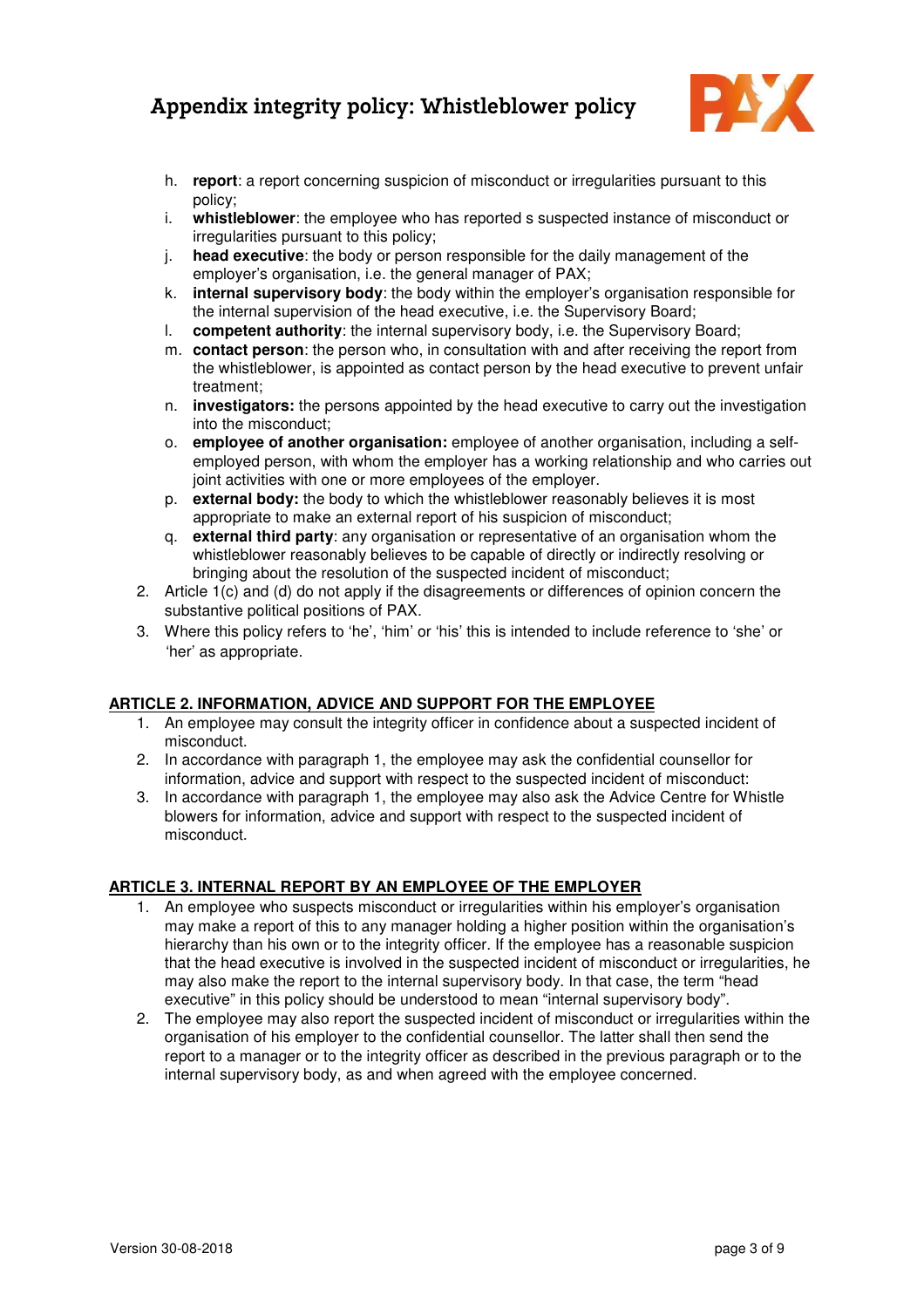

### **ARTICLE 4. INTERNAL REPORT BY AN EMPLOYEE OF ANOTHER ORGANISATION**

- 1. An employee of another organisation who has come into contact with the employer's organisation through his work activities and suspects that there is an instance of misconduct within the employer's organisation may report this to any manager who holds a position within the hierarchy of the employer's organisation that is equivalent to or higher than his own position or to the integrity officer. If the employee of another organisation has a reasonable suspicion that the head executive is involved in the suspected incident of misconduct, he may also report this to the internal supervisory body. In that case, the term "head executive" in this policy should be understood to mean "internal supervisory body".
- 2. The employee of another organisation, as described in the previous paragraph, may also report the suspected incident of misconduct within the employer's organisation to the confidential counsellor. The latter shall then send the report to a manager or to the integrity officer as described in the previous paragraph or to the internal supervisory body, as and when agreed with the employee concerned.

#### **ARTICLE 5. PROTECTING THE WHISTLEBLOWER AGAINST UNFAIR TREATMENT**

- 1. The employer shall not treat the whistle blower unfairly in connection with a report made in good faith and according to the proper procedure for reporting suspected incidents of misconduct or irregularities in the employer's organisation, another organisation, an external body within the meaning of Article 14.3 or an external third party in the circumstances described in Article 14.4.
- 2. Unfair treatment, as referred to in paragraph 1, shall in any case include taking any unfair measures, such as:
	- a. dismissal of the whistleblower, other than at his own request;
	- b. early termination or non-renewal of a temporary contract;
	- c. failure to convert a temporary employment contract into a permanent contract;
	- d. taking a disciplinary measure;
	- e. imposing an investigation, speaking, workplace and/or contact ban on the whistleblower or his colleagues:
	- f. compulsory appointment to another position;
	- g. extending or limiting the whistleblower's duties, other than at his own request;
	- h. moving or relocating the whistleblower, other than at his own request;
	- i. rejecting a request by the whistleblower for a move or relocation;
	- j. changing the whistle blower's workstation or rejecting a request to do so;
	- k. withholding a salary increase, incidental remuneration, bonus or awarding of allowances;
	- l. withholding opportunity's for promotion;
	- m. rejecting illness absence requests or recording the employee as being on sick leave; n. rejecting leave requests;
	- o. placing the whistleblower on forced leave;
- 3. Unfair treatment as referred to in paragraph 1 also applies if there are reasonable grounds to speak to the whistleblower about his performance or to take an unfair measure against him, as referred to in paragraph 2, but the measure taken by the employer is disproportionate to those grounds.
- 4. If the employer proceeds to take an unfair measure against the whistleblower, as referred to in paragraph 2, within a short period following a report being made, he shall give justification as to why he considers this measure necessary and why this measure is not connected with reporting in good faith and in accordance with proper procedure.
- 5. The employer shall ensure that the whistleblower's managers and colleagues refrain from any form of unfair treatment in connection with reporting in good faith and in accordance with proper procedure, which interferes with the whistle
- 6. blower's ability to function either professionally or personally.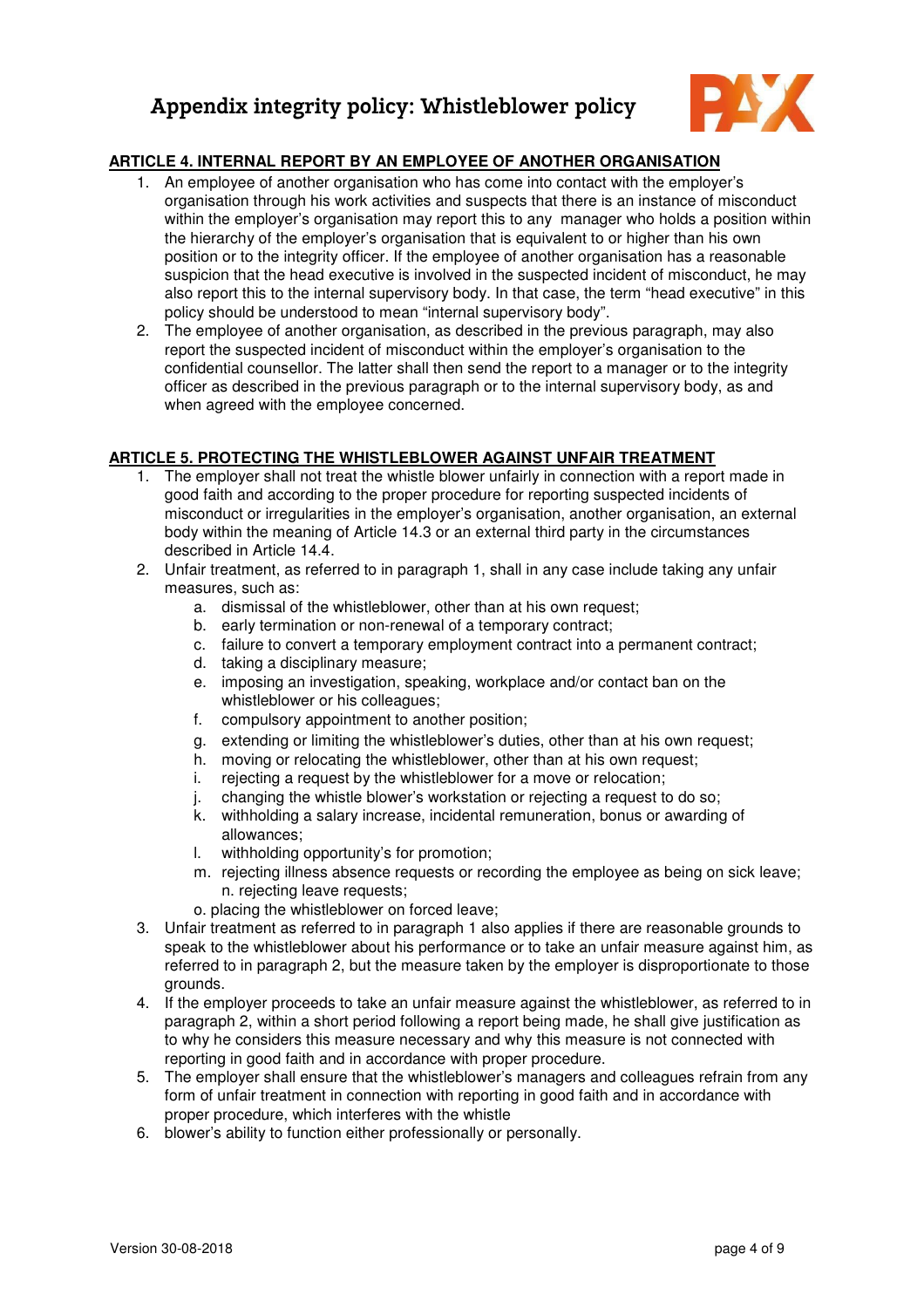

This includes:

- a. bullying, ignoring and excluding the whistleblower;
- b. making unfounded or disproportionate accusations about the performance of the whistleblower;
- c. imposing an investigation, speaking, workplace and/or contact ban on the whistleblower or his colleagues, regardless of how it is presented;
- d. intimidating the whistleblower by threatening to take specific measures or actions if he proceeds with his report.
- 7. The employer shall speak to employees who treat the whistleblower unfairly about their conduct and may give them a warning or take disciplinary action against them.

#### **ARTICLE 6. PREVENTING UNFAIR TREATMENT OF THE WHISTLEBLOWER**

- 1. The contact person appointed under Article 9.6 shall immediately discuss with the whistleblower the risks of unfair treatment that exist, how those risks can be reduced and what the employee can do if he believes that he is being treated unfairly. The contact person shall record this in writing and present it to the whistleblower for approval and signature. A copy of the record will be given to the whistleblower.
- 2. If the whistleblower believes that he is being treated unfairly, he can discuss this immediately with the contact person. The contact person and the whistleblower shall also discuss the possible measures that can be taken to prevent unfair treatment. The contact person shall record this in writing and present it to the whistleblower for approval and signature. The contact person shall then send this record to the head executive without delay. A copy of the record will be given to the whistleblower.
- 3. The head executive shall ensure that the measures necessary to prevent unfair treatment are taken.

#### **ARTICLE 7. PROTECTING OTHERS INVOLVED AGAINST UNFAIR TREATMENT**

- 1. The employer shall not treat the counsellor employed by the employer unfairly due to his role as counsellor to the whistleblower.
- 2. The employer shall not treat the confidential counsellor unfairly due to his carrying out the duties described in this policy.
- 3. The employer shall not treat the contact person unfairly due to his carrying out the duties described in this policy.
- 4. The employer shall not treat any investigators employed by the employer unfairly due to their carrying out the duties described in this policy.
- 5. The employer shall not treat an employee who is interviewed by the investigators unfairly in connection with making a statement in good faith.
- 6. The employer shall not treat an employee unfairly in connection with his provision to the investigators of documents that he reasonably believes to be relevant to the investigation.
- 7. Articles 5.2 to 5.6 shall be of corresponding application to any unfair treatment of the persons referred to in paragraphs 1 to 6.

#### **ARTICLE 8. DEALING CONFIDENTIALLY WITH THE REPORT AND THE IDENTITY OF THE WHISTLEBLOWER**

- 1. The employer shall ensure that the information concerning the report is stored in such a way that it is only physically and electronically accessible to the persons involved in dealing with this report.
- 2. No person involved in dealing with a report shall disclose the identity of the whistleblower without the explicit written consent of the whistleblower and each such person shall deal confidentially with the information concerning the report.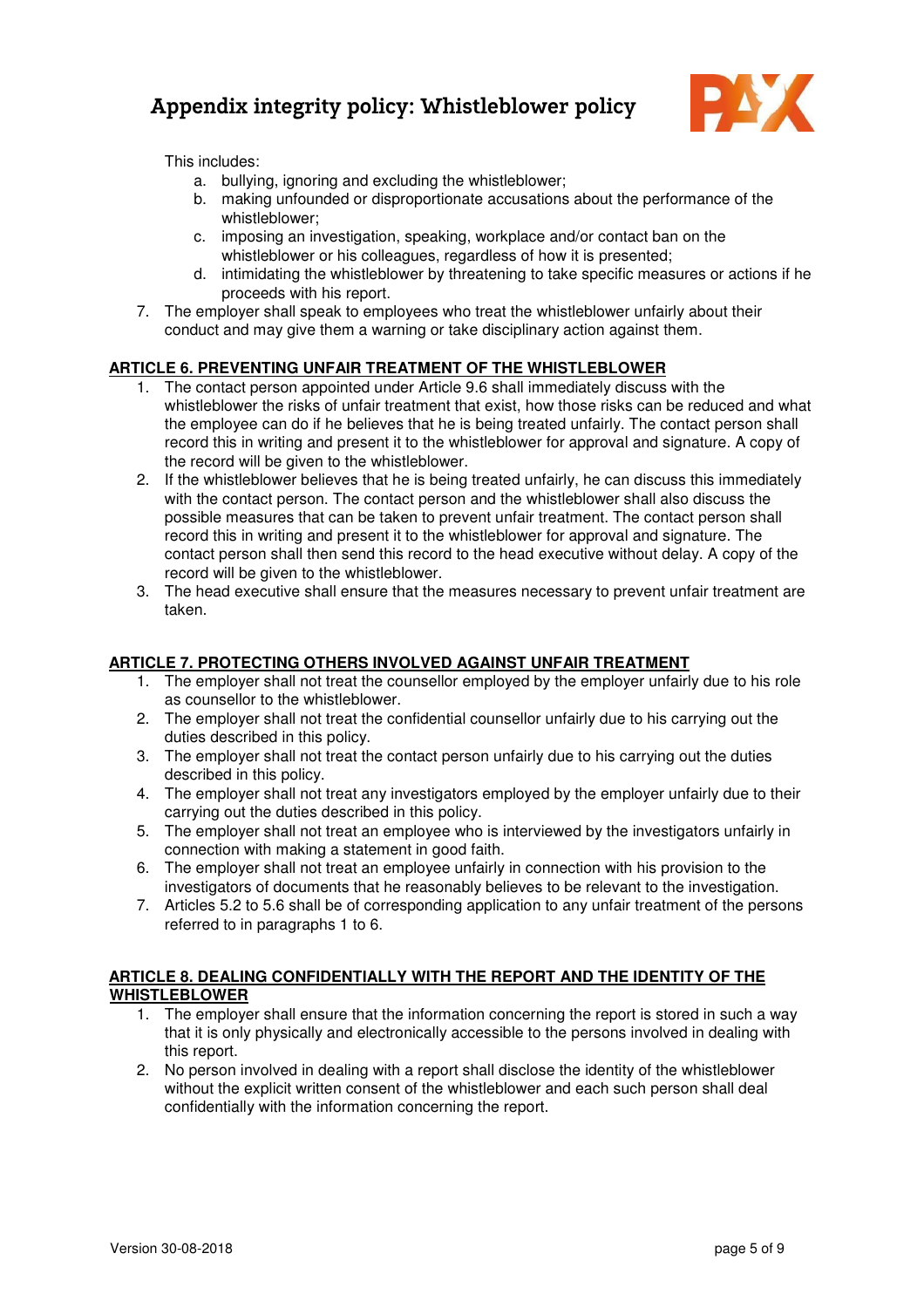

- 3. If the suspected incident of misconduct or irregularities is reported via the confidential counsellor and the whistleblower has not given permission for his identity to be disclosed, all correspondence regarding the report shall be sent to the confidential counsellor and shall immediately be passed on to the whistleblower by the confidential counsellor.
- 4. No person involved in dealing with a report shall disclose the identity of the counsellor without the explicit written consent of the whistleblower and the counsellor.

### **ARTICLE 9. RECORDING, PASSING ON AND CONFIRMING RECEIPT OF THE INTERNAL REPORT**

- 1. If the employee makes an oral report of a suspected incident of misconduct or irregularity to a manager or gives an oral explanation of a written report, that manager shall, in consultation with the whistleblower, record this in writing and present it to the whistleblower for approval and signature. A copy of the record will be given to the whistleblower.
- 2. If the employee makes an oral report of a suspected incident of misconduct or irregularity via the confidential counsellor or gives an oral explanation of a written report, that confidential counsellor shall, in consultation with the whistleblower, record this in writing and present it to the whistleblower for approval and signature. A copy of the record will be given to the whistleblower.
- 3. The manager to whom the report is made shall immediately pass the report on to the head executive within the employer's organisation.
- 4. If the whistleblower or the manager to whom the report is made has reasonable grounds to believe that the head executive is involved in the suspected incident of misconduct or irregularity, the manager shall immediately pass the report on to the internal supervisory body within the employer's organisation. In that case, the term "head executive" in this policy should be understood to mean "internal supervisory body".
- 5. The head executive shall immediately send the whistleblower an acknowledgement of receipt of the report. The acknowledgement of receipt shall include a brief description of the report, the date on which it was received and a copy of the report.
- 6. Following receipt of the report, the head executive shall, in consultation with the whistleblower, immediately appoint a contact person with the aim of preventing unfair treatment.

### **ARTICLE 10. ACTIONS BY THE EMPLOYER TO DEAL WITH THE INTERNAL REPORT**

- 1. The head executive shall set up an investigation into the reported suspicion of misconduct or irregularities, unless:
	- a. the suspicion is not based on reasonable grounds, or
	- b. it is clear at the outset that the matter reported does not involve suspicions about misconduct or irregularities.
- 2. If the head executive decides not to instigate an investigation, he shall inform the whistleblower of this in writing within two weeks following the internal report. This communication shall also state the reasons why the head executive believes that the suspicion is not based on reasonable grounds or that it is clear at the outset that the matter reported does not involve suspicions about misconduct or irregularities.
- 3. The head executive shall decide whether an external body within the meaning of Article 14.3 needs to be informed about the internal report about suspicion of misconduct. If the employer informs an external body, the head executive shall send the whistleblower a copy of this communication, unless serious objections exist to oppose this.
- 4. The head executive shall assign the investigation to investigators who are independent and impartial and shall not have the investigation conducted by persons who may be or may have been involved in the suspected incident of misconduct or irregularities.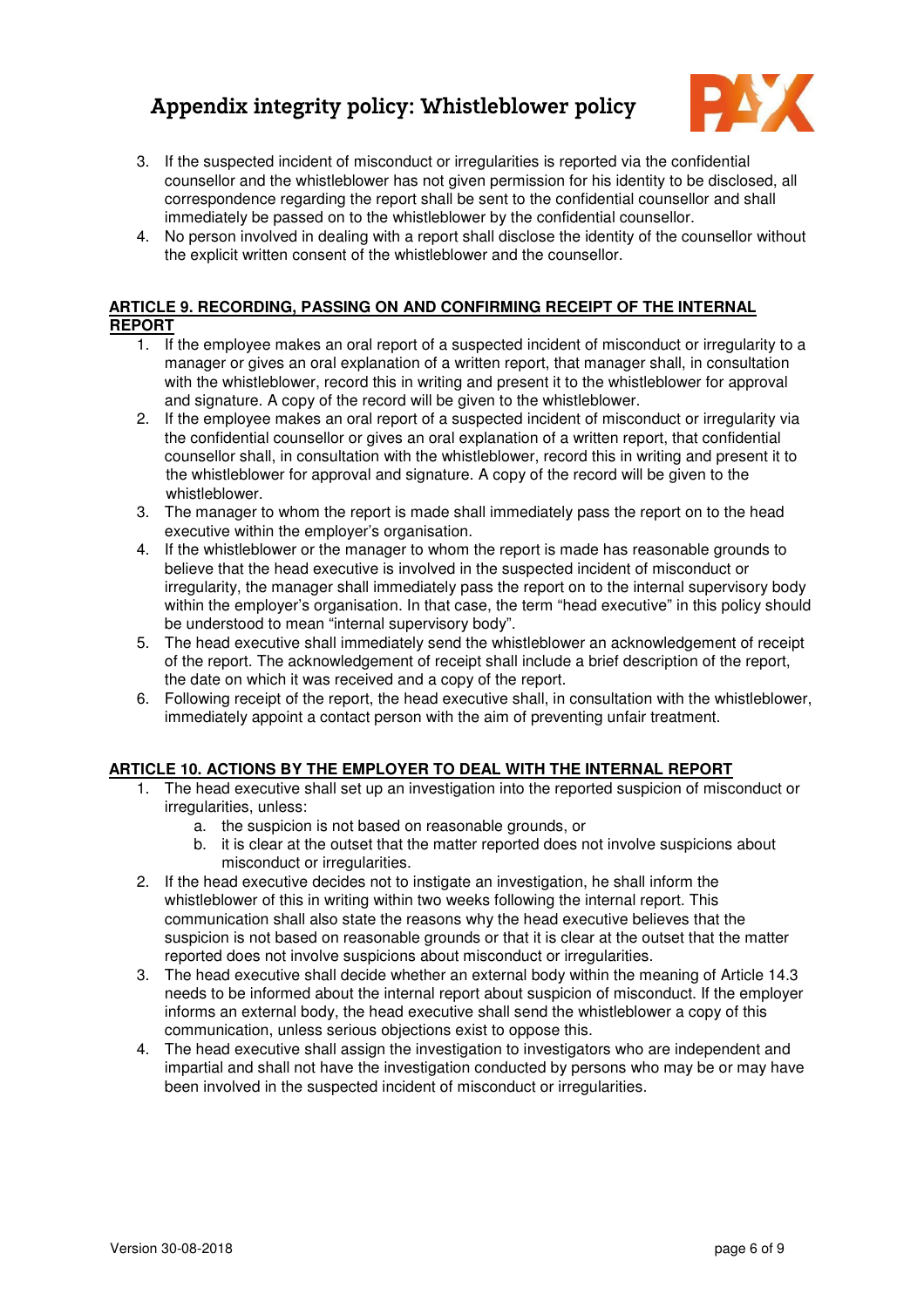

- 5. The head executive shall inform the whistleblower immediately in writing of the instigation of an investigation and the identities of the persons conducting the investigation. The head executive shall enclose with this communication a copy of the investigation assignment, unless serious objections exist to oppose this.
- 6. The head executive shall inform the persons that are the subject of the report about the report and about the fact that an external body, as referred to in paragraph 3, has been informed of this, unless this could have a detrimental effect on the investigation or on enforcement.

#### **ARTICLE 11. CONDUCTING THE INVESTIGATION**

- 1. The investigators shall give the whistleblower the opportunity to voice his concerns. The investigators shall record this in writing and present it to the whistleblower for approval and signature. A copy of the record will be given to the whistleblower.
- 2. The investigators may also interview other persons. The investigators shall record this interview in writing and present it to the person interviewed for approval and signature. A copy of the record will be given to the person interviewed.
- 3. The investigators may consult and request all documents within the employer's organisation that they reasonably consider to be necessary to conduct the investigation.
- 4. Employees may provide to the investigators any documents which they consider reasonably necessary for the investigators to use in the context of the investigation.
- 5. The investigators shall prepare a draft investigation report and give the whistleblower the opportunity to read and respond to its findings, unless serious objections exist to oppose this.
- 6. The investigators shall then finalise the investigation report. They shall send the whistleblower a copy of that report, unless serious objections exist to oppose this.

#### **ARTICLE 12. POSITION ADOPTED BY THE EMPLOYER**

- 1. The head executive shall inform the whistleblower in writing within eight weeks of the report concerning the specific position adopted with respect to the suspected incident of misconduct or irregularities reported. This communication will also state the steps taken as a result of the report.
- 2. If it becomes clear that it will not be possible to communicate the position adopted within the specified period, the head executive shall notify the whistleblower of this in writing. This communication will state the period within which the whistleblower can expect to be informed of the position adopted. If as a result of this extension the total period exceeds twelve weeks, it will also state the reasons why a longer period is necessary.
- 3. Following the conclusion of the investigation, the head executive shall decide whether an external body within the meaning of Article 14.3 needs to be informed about the internal report about a suspected incident of misconduct and about the investigation report and the position adopted by the employer. If the employer informs an external body, he shall send the whistleblower a copy of this communication, unless serious objections exist to oppose this.
- 4. The persons who are the subject of the report will receive notifications corresponding to those received by the whistleblower under paragraphs 1 to 3, unless this could have a detrimental effect on the investigation or on enforcement.

#### **ARTICLE 13. HEARING BOTH SIDES WITH RESPECT TO THE INVESTIGATION REPORT AND THE POSITION ADOPTED BY THE EMPLOYER**

- 1. The employer shall give the whistleblower the opportunity to read and respond to the investigation report and the position adopted by the employer.
- 2. If in response to the investigation report or the position adopted by the employer the whistleblower states, giving reasons, that the suspected incident of irregularities or misconduct have not actually been investigated or have not been investigated properly or that there are fundamental inaccuracies in the investigation report or the position adopted by the employer, the employer shall respond to these specific points and if necessary instigate a new or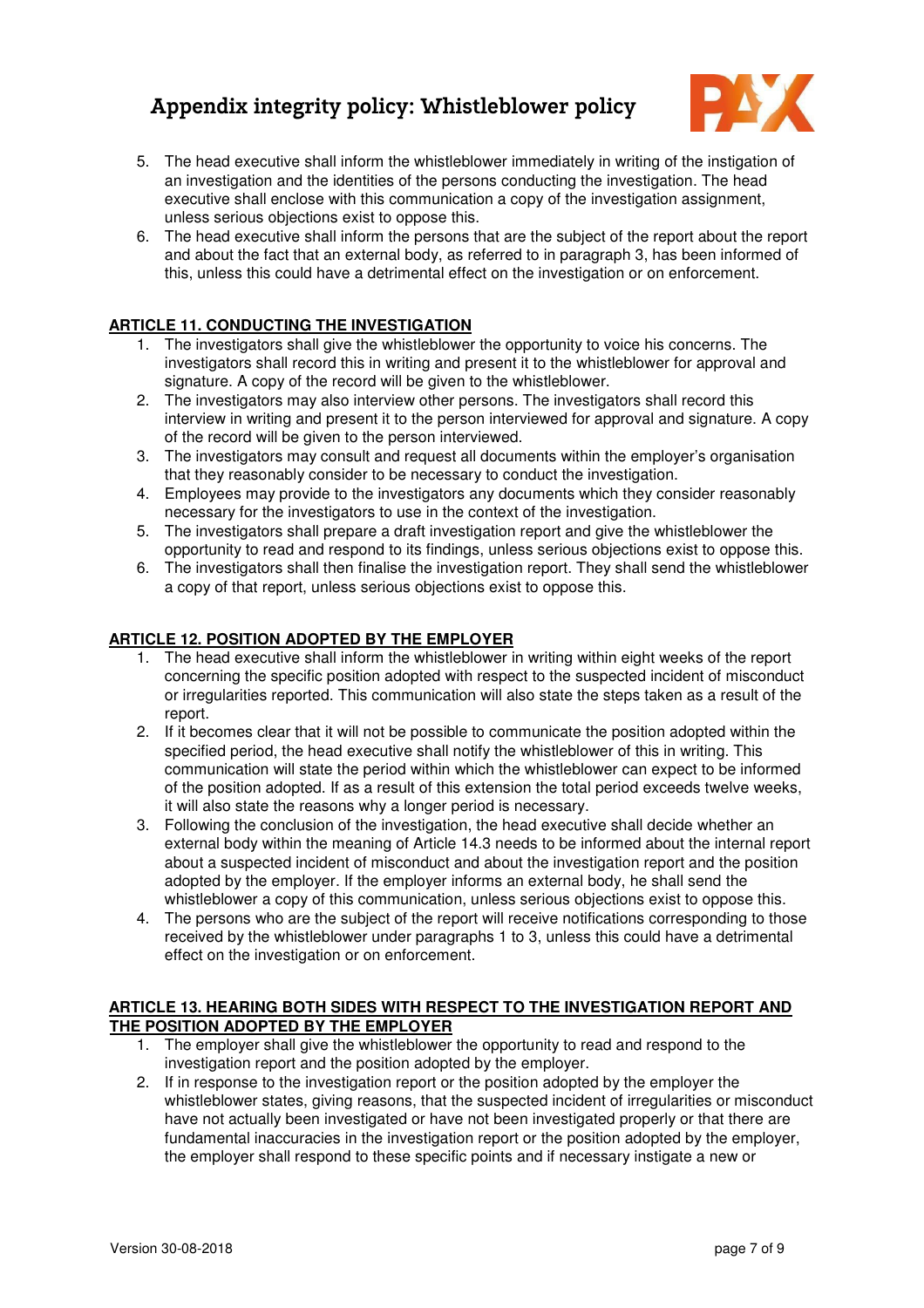

additional investigation. Articles 10 to 13 shall be of corresponding application to this new or additional investigation.

3. If the employer informs or has previously informed an external body within the meaning of Article 14.3, he shall also send a copy of the whistleblower's response to the investigation report and the position adopted by the employer, as referred to above, to that external body. A copy of the record will be given to the whistleblower.

### **ARTICLE 14. EXTERNAL REPORT**

- 1. After making an internal report about a suspected incident of misconduct, the whistleblower may make an external report if:
	- a. the whistleblower disagrees with the position referred to in Article 12 and believes that the reasons for finding the suspicion unfounded are incorrect;
	- b. the whistleblower has not been notified about the position adopted within the period referred to in Article 12.1 or 12.2.
- 2. The whistleblower may make an external report about a suspected incident of misconduct immediately if he cannot reasonably be required to make an internal report first. The situations in which this applies include situations provided for by statutory provisions or if there is:
	- a. immediate danger, where a significant and urgent public interest necessitates an immediate external report;
	- b. a reasonable suspicion that the competent authority within the employer's organisation is involved in the suspected incident of misconduct;
	- c. a situation in which it is reasonable for the whistleblower to fear reprisals in connection with making an internal report;
	- d. a clearly identifiable threat of falsification or destruction of evidence;
	- e. an earlier report about the same misconduct made in accordance with the procedure that did not put an end to the misconduct;
	- f. a duty to make an immediate external report.
- 3. The whistleblower may make the external report to the external body that is the most eligible in the reasonable opinion of the whistleblower. The term external body shall be understood to include:
	- a. a body responsible for investigating criminal offences;
	- b. a body responsible for monitoring compliance with any requirements imposed by statute or under statutory authority;
	- c. any other competent body to which suspected incidents of misconduct can be reported.
- 4. If the whistleblower reasonably believes that the public interest outweighs the employer's interest in confidentiality, the whistleblower may also make the external report to an external third party that is capable of directly or indirectly resolving or bringing about the resolution of the suspected incident of misconduct in the reasonable opinion of the whistleblower.

### **ARTICLE 15. INTERNAL {{AND EXTERNAL}} INVESTIGATION INTO UNFAIR TREATMENT OF THE WHISTLEBLOWER**

- 1. A whistleblower who believes that he has been unfairly treated in connection with reporting a suspected incident misconduct may request the head executive to conduct an investigation into the way in which he is treated within the organisation.
- 2. Articles 10 to 13 shall be of corresponding application.
- 3. Paragraphs 1 and 2 shall be of corresponding application to the persons referred to in Articles 7.1 to 7.6.